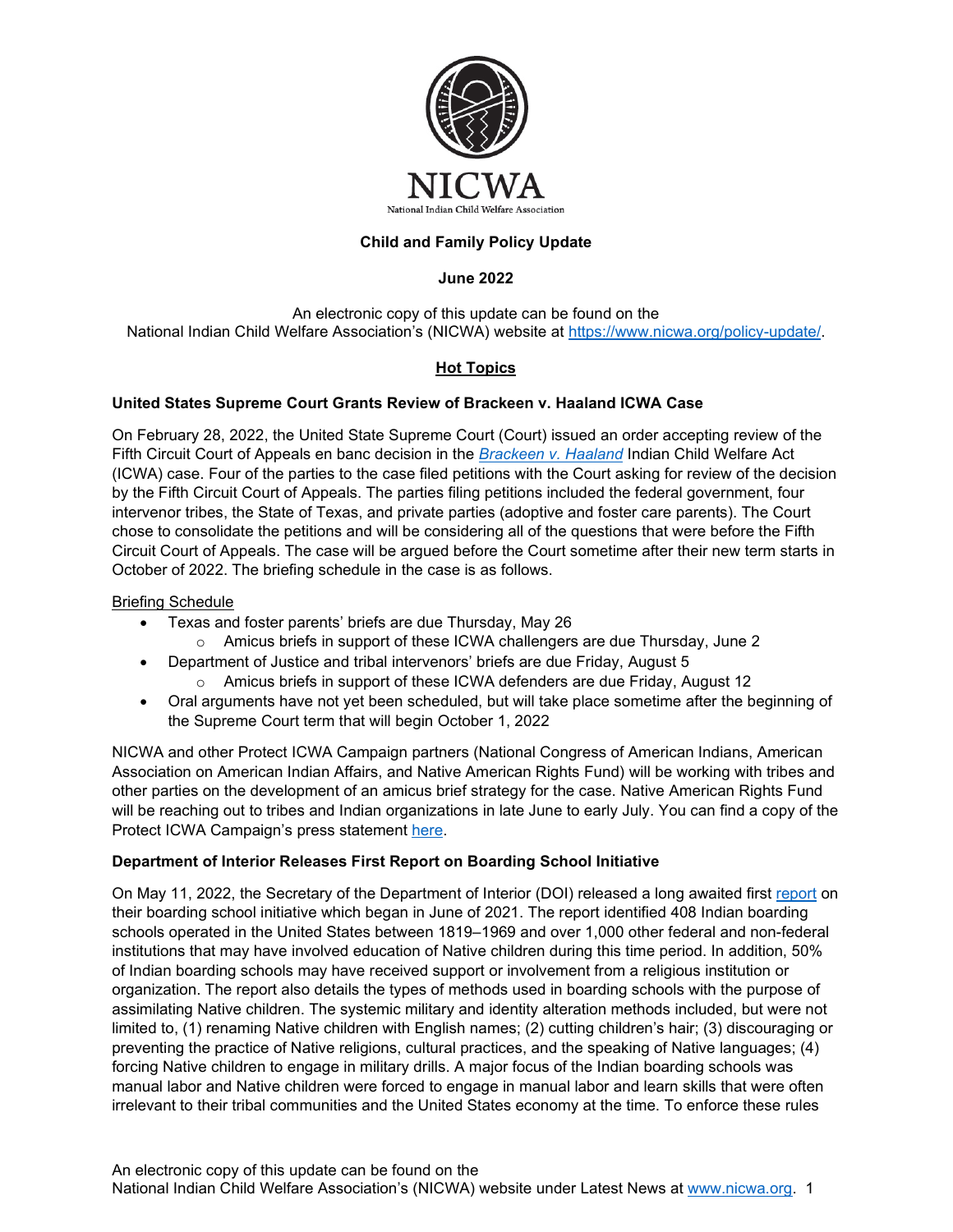and expectations, harsh punishment was often used to discipline Native children who were determined to have violated the rules.

The investigation also searched for marked and unmarked burial sites across the Indian boarding school system. At this phase of the DOI investigation, they have identified 53 different Indian boarding schools that have burial sites. In this initial phase, DOI has documented that 19 Indian boarding schools accounted for 500 child deaths. DOI states that as the investigation continues, these numbers are expected to increase.

The report cited COVID and a lack of funding as barriers to investigation during this first phase of the investigation, but in fiscal year 2022 appropriations Congress appropriated \$7 million for DOI's continuing investigation. The Assistant Secretary of the Bureau of Indian Affairs makes recommendations in the report regarding the next phases of the investigation, including producing a list of marked and unmarked burial sites, an approximation of the total amount of federal funding used to support the Indian boarding school system, including any monies that may have come from tribal or individual Indian trust accounts. The Assistant Secretary concludes that further investigation is necessary to legacy and impacts of the Indian boarding school system on Native people.

## **Legislation to Establish a Commission to Examine the Boarding School System Gathers Support**

On September 30, 2021, Senator Elizabeth Warren and Representative Sharice Davids introduced companion bills (identical bills) entitled the Truth and Healing Commission on Indian Boarding School Policies Act. The Senate bill is S. [2907](https://www.congress.gov/bill/117th-congress/senate-bill/2907/cosponsors?r=4&s=1) and the House of Representatives bill is H.R. [5444.](https://www.congress.gov/bill/117th-congress/house-bill/5444) The House Natural Resources Subcommittee on Indigenous Peoples of the United States held a [hearing](https://naturalresources.house.gov/hearings/scip-hybrid-legislative-hearing_may-12-2022) to receive testimony on the legislation on May 12, 2022. The hearing featured testimony from the National Native American Boarding School Healing Coalition, boarding school survivors, the president of a tribal college, and a tribal leader. The House Natural Resources Committee is expected to hold a full committee markup of the House bill during the week of June 13 to consider amendments and approve the legislation. NICWA submitted [written testimony](https://www.nicwa.org/wp-content/uploads/2022/06/Testimony-for-H.R.-5444-5.26.22.pdf) for the May hearing that focused on the intersection of the Indian boarding schools and experience of Native children and families in state and private child welfare systems.

The legislation establishes a commission to formally document and investigate Indian boarding school policies and practices in the United States. The commission members are appointed by Senate and House of Representatives leadership and the president. The legislation also establishes an advisory committee to provide advice and recommendations to the commission comprised of representatives that include, but are not limited to:

- National Indian organizations with expertise in child welfare, education, and boarding school issues.
- Federal agencies, such as Bureau of Indian Education, Office of Indian Education in the Department of Education, and Commissioner of the Administration for Native Americans
- Members of federally recognized tribes and Native Hawaiian organizations.
- Mental health, healthcare, or Native healing practitioners that have experience working with descendants of board school students.
- Family members of students that attended boarding schools, current teachers, and students that have attended a boarding school in the past or currently are attending one.

The commission will be holding public hearings to gather evidence and will be making recommendations on how to address and heal the historical and intergenerational trauma caused by the Indian boarding school policies and practices. The commission will also collaborate and exchange information with the Department of Interior during its investigation.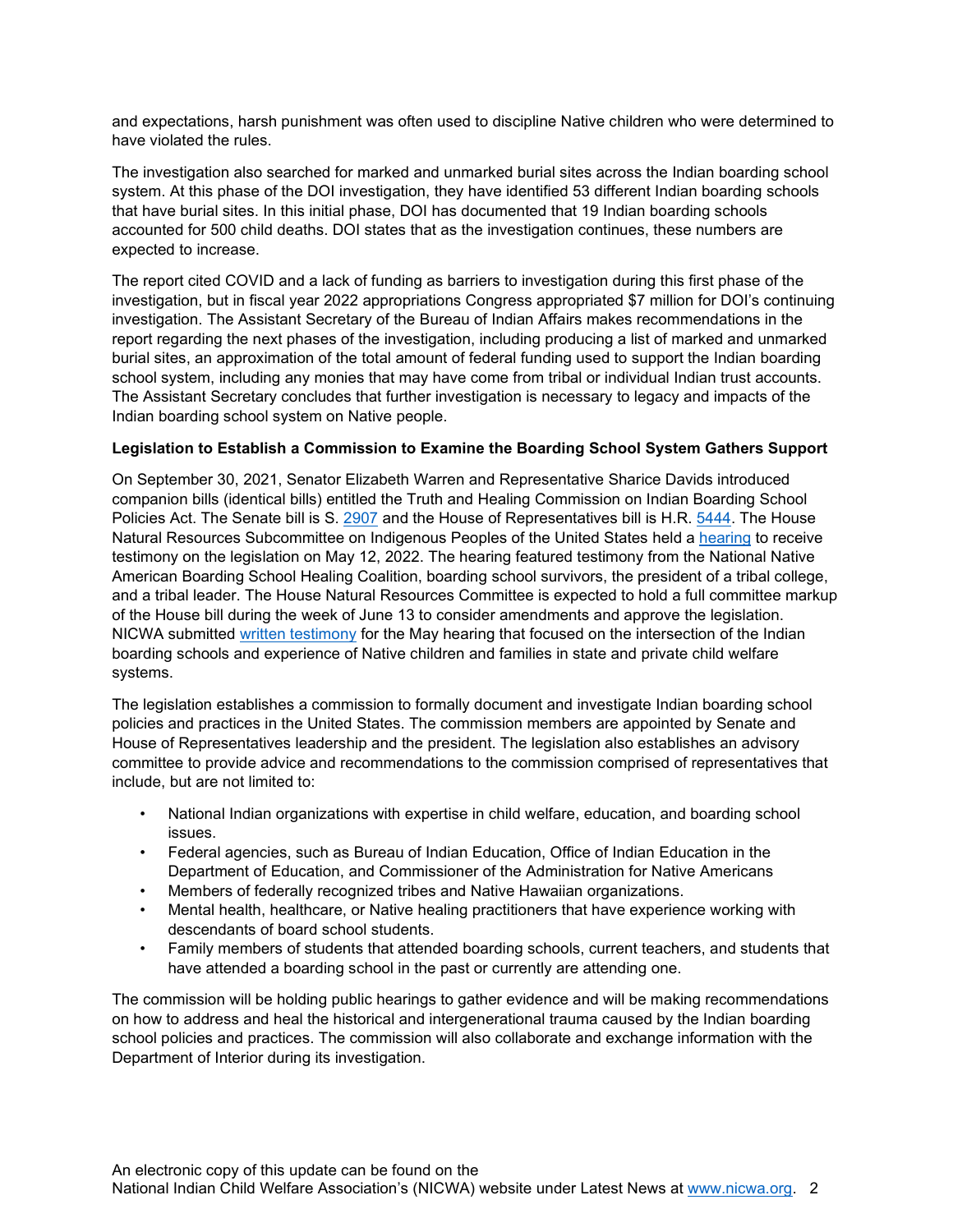Tribes and advocates for Native children and families are encouraged to contact your congressional representatives and urge them to sign on as co-sponsors to the legislation. You can find contact information for your congressional representatives [here.](https://www.congress.gov/members/find-your-member)

#### **Commission on Native Children Relaunches Hearings on Native Children's Issues**

The establishment of the [Alyce Spotted Bear and Walter Soboleff Commission on Native Children](https://www.congress.gov/114/plaws/publ244/PLAW-114publ244.pdf) was a vision of former Senator Heidi Heitkamp (D-ND) and Senator Lisa Murkowski (R-AK). It was established by Public Law 114-244 passed by Congress in 2016. The legislation authorized the establishment of a commission and advisory committee that would examine issues that impact the well-being of Native children and produce a report to Congress and recommendations. The appointment process for the Commission, recruitment of advisory committee members, securing appropriations to fund the commission's work, and hiring of staff took the next 2–3 years.

In October 2019, the Commission held its first meeting and created a schedule for public hearings in 2020. Unfortunately, the pandemic hit just as the Commission was getting ready for their first hearing in Indian Country. Hearings were suspended until 2022, although the Commission continued work to virtually to research and examine issues for Native children. The public hearings relaunched in 2022 with the first hearing being held in Phoenix, Arizona. It featured featured several panels on issues like child welfare, behavioral and mental health, education, childhood development, and systems innovation and best practices in Indian Country. NICWA Board Member Mikah Carlos (Salt River Pima-Maricopa Indian Community) provided testimony for NICWA on child abuse and neglect in Indian Country, best tribal practices in child abuse and neglect prevention, and improving implementation of the Indian Child Welfare Act. Mikah provided background and examples on these issues, while also sharing some of her own experiences. The Commission is continuing to hold public hearings and has information on their [website](https://commissiononnativechildren.org/) regarding their schedule and agendas.

## **Legislation**

#### **Full Senate Poised to Consider Two Bills to Fund Tribes to Address Child Abuse Prevention and Treatment Services**

On March 16, 2021, the House of Representatives passed the [Stronger Child Abuse Prevention and](https://www.congress.gov/bill/117th-congress/house-bill/485/text?r=5&s=1)  [Treatment Act](https://www.congress.gov/bill/117th-congress/house-bill/485/text?r=5&s=1) (H.R. 485). The legislation reauthorizes the Child Abuse Prevention and Treatment Act (CAPTA—P.L. 93-247) and addresses some of the challenges tribes have had accessing the Community-Based Child Abuse Prevention grant program under this law, including increasing funding for tribes for child abuse prevention services and supporting a study of culturally based child abuse and neglect strategies that tribal communities have successfully used.

Senators Warren and Murkowski introduced a Senate bill not long after the House passed their CAPTA bill that specifically addresses issues for tribes under CAPTA [\(S. 1868\)](https://www.congress.gov/bill/117th-congress/senate-bill/1868/all-info). This bill was later included in the Senate Health, Education, Labor, and Pensions Committee approved CAPTA reauthorization bill [\(S.](https://www.congress.gov/bill/117th-congress/senate-bill/1927)  [1927\)](https://www.congress.gov/bill/117th-congress/senate-bill/1927). The next step is a vote on S. 1927 before the full Senate. If the full Senate approves the legislation, it will go to conference with the House where they will work out the differences and send a revised bill to both House and Senate for final approval.

The Senate Committee on Indian Affairs approved a bill, the [Native American Child Protection Act](https://www.congress.gov/bill/117th-congress/senate-bill/2326) (H.R. 1688 as approved by the House), that reauthorizes tribal funding for child abuse prevention and treatment of victims. The legislation increases the amount of authority Congress has to appropriate funding for the tribal grants authorized in the legislation. The Senate Committee on Indian Affairs chose to report out the House approved legislation rather than their own companion bill, S. 2326, smoothing the way for the legislation to be approved by the Senate and then be able to be sent to the President for enactment into law. With passage by the Senate Committee on Indian Affairs, H.R. 1688 is ready for consideration by the full Senate.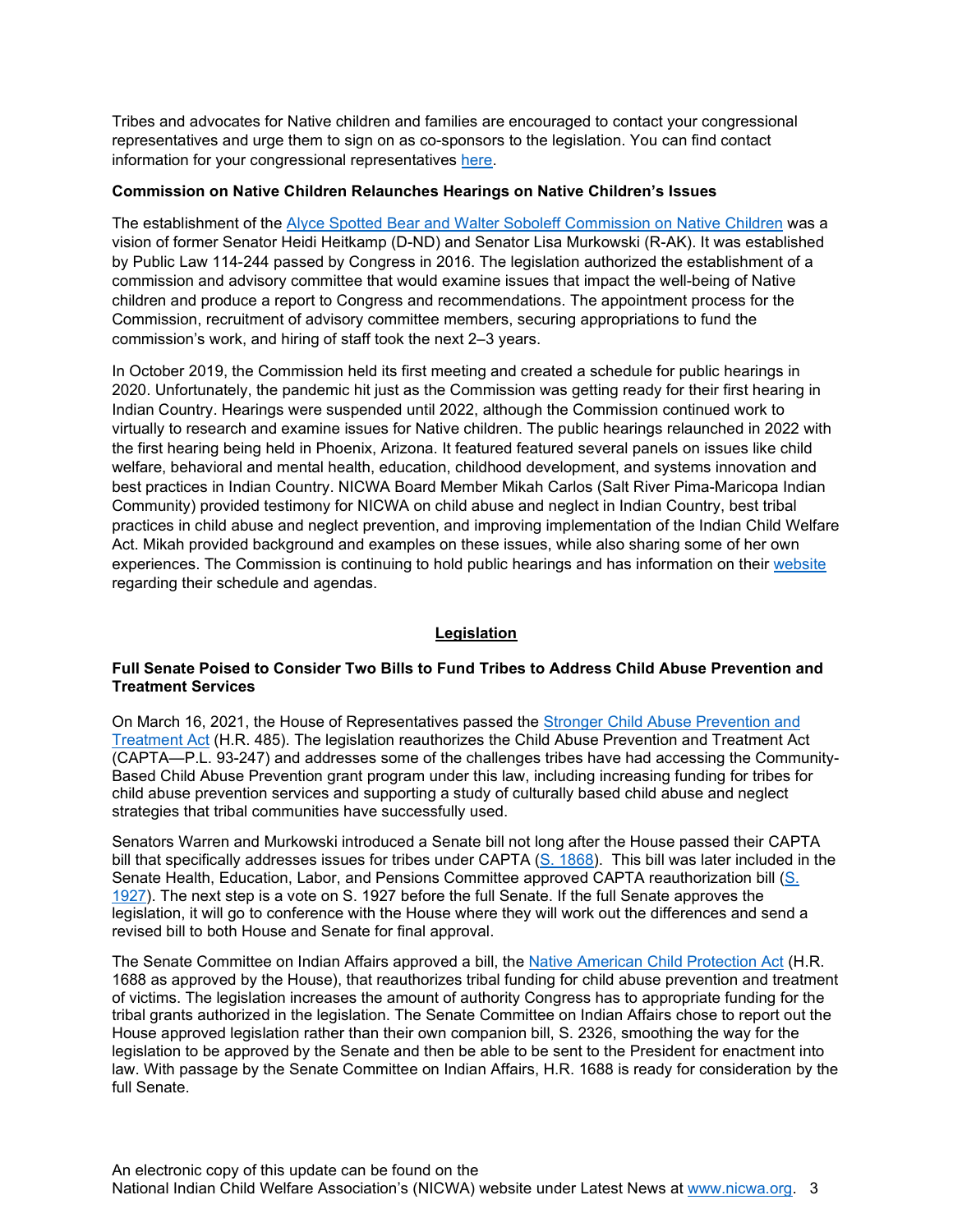NICWA is working with tribes and Indian organizations to seek support from senators on S. 1927 and S. 2326 and is encouraging you to contact your senators and ask them to support the legislation as it moves through the Senate. These are some of NICWA's top policy priorities in 2022 and we need your help to get this through Congress this year. You can find contact information for your congressional representatives [here.](https://www.congress.gov/members/find-your-member)

# **Administrative Policy**

#### **Tribes and Advocacy Organizations Await Decision in AFCARS Lawsuit to Restore Native Data Elements**

Plaintiffs and advocates for Native children are continuing to wait on a decision from the Northern District of California Federal Court to a motion filed in May of 2021 to vacate a 2020 Final Rule that eliminated over 85% of American Indian and Alaska Native (AI/AN) data elements in the Adoption and Foster Care Analysis Reporting System (AFCARS). These AI/AN data elements were part of a 2016 Final Rule that would have provided for the first time, federal data collection from states of data elements related to implementation of the Indian Child Welfare Act with AI/AN children subject to the law. The coalition of tribes and advocacy organizations that filed the [lawsuit](https://turtletalk.files.wordpress.com/2020/08/035119651658-1.pdf) claimed the removal of the AI/AN and LGBTQ+ data elements was unlawful and the 2020 Final Rule eliminating these data elements should be vacated. The plaintiffs include the California Tribal Families Coalition, Yurok Tribe, Cherokee Nation, Facing Foster Care in Alaska, Ruth Ellis Center, Ark of Freedom Alliance, and True Colors. The lawsuit asserts that the U.S. Department of Health and Human Services, Administration for Children and Families violated the Administrative Procedures Act when the agency issued its May 12, 2020, AFCARS Final Rule. AFCARS is the federal government's largest source of data on children who are in out-of-home placement.

Tribal leadership and NICWA have expressed their interest in restoring the restoration of the 2016 data elements, and more recently, the Biden Administration has stated that they support the restoration of the 2016 data elements and is considering how they can restore the data elements depending upon the decision of the federal court.

NICWA has led efforts since the early 1990s to include ICWA data elements in AFCARS and has previously provided testimony and comments promoting the critical importance of new data elements in AFCARS to address disparities in outcomes and disproportionality in state foster care systems for American Indian and Alaska Native children. Of important note, ICWA is the only major federal child welfare law that does not have a structured and regular data collection system that tracks implementation.

## **Budget**

#### **President's FY 2023 Budget Request Contains Significant Increases to Tribal Child Welfare Programming and Policy Proposals**

The President's FY 2023 budget request contained new funding and policy recommendations for Congress as they develop their FY 2023 appropriations bills. While the President's budget requests do not determine final appropriation levels, only Congress can pass appropriations bills into law, the President's request signal his Administration's priorities to Congress. Appropriation committees within Congress are moving to markup appropriations bills starting this summer and are hoping to have FY 2023 appropriation bills for all of the federal government functions approved before the mid-term elections in November of 2022. Some highlights from the President's budget requests include the following:

- \$28.9 million increase to Bureau of Indian Affairs (BIA) Social Services.
- \$9.4 million increase to BIA ICWA grant program (tribal and off-reservation programs).
- \$23.5 million increase to Administration for Children and Families (ACF) Title IV-B, Subpart Two, discretionary programs (tribes receive a 3% set-aside from this program).